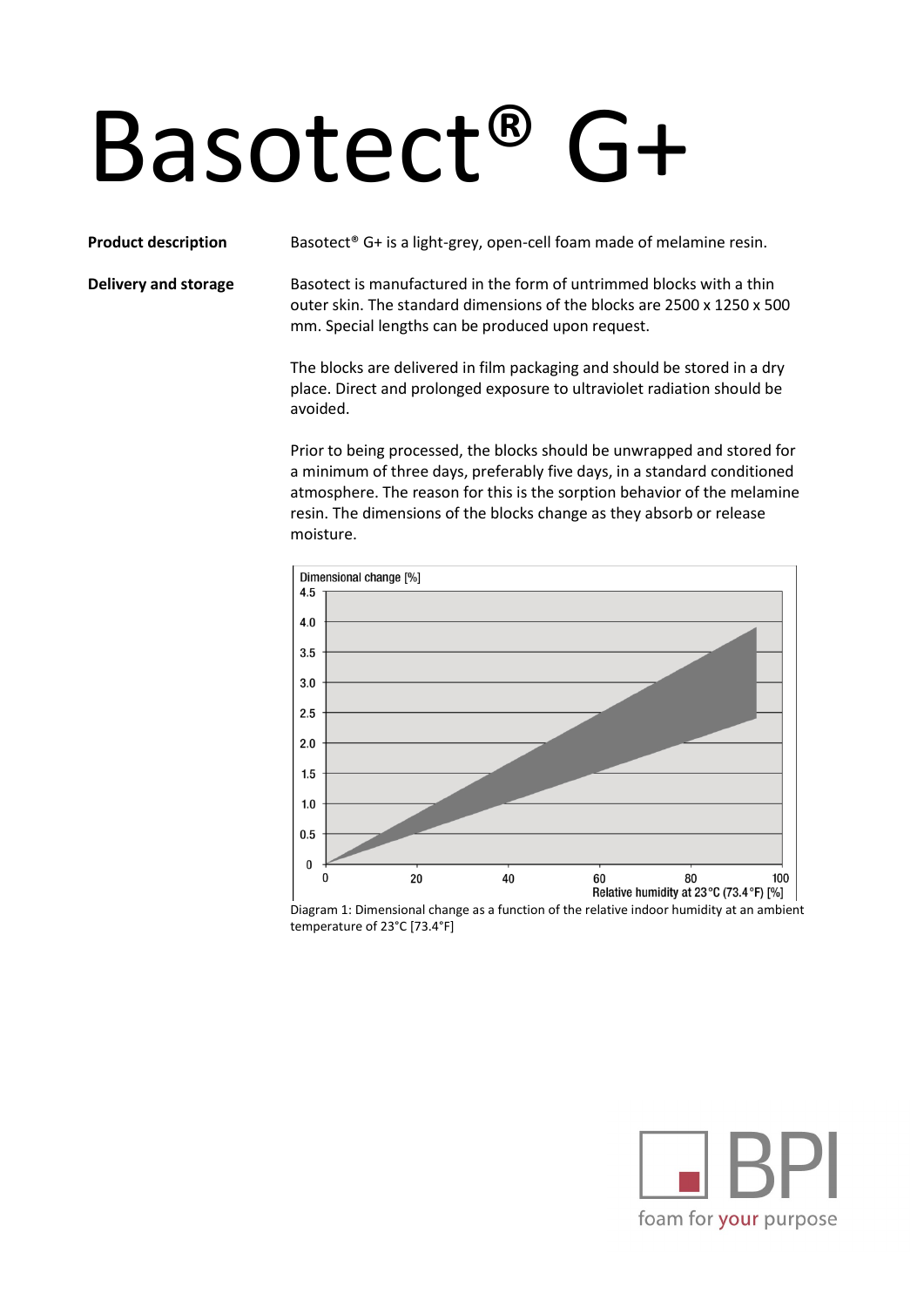## **Properties** Physical properties

The thermoset character and the open-cell structure of the melamine resin foam translate into an attractive property profile:

- High sound absorption
- Low thermal conductivity
- High fire resistance
- Low density
- High long-term use temperatures
- No brittleness at low temperatures

| <b>Properties</b>                            | <b>Standards</b>     | <b>Units</b>      | <b>Values</b>       |
|----------------------------------------------|----------------------|-------------------|---------------------|
| <b>Density</b>                               | <b>EN ISO 845</b>    | kg/m <sub>3</sub> | $9 + (-1.5)$        |
| <b>Compressive strength</b><br>Average value | <b>EN ISO 3386-1</b> | kPa               | >7                  |
| <b>Tensile strength</b><br>Average value     | <b>EN ISO 1798</b>   | kPa               | >120                |
| <b>Elongation at break</b><br>Average value  | <b>EN ISO 1798</b>   | %                 | $>20$               |
| <b>Fire behavior</b>                         |                      |                   |                     |
| - Germany                                    | <b>DIN 4102-1</b>    |                   | <b>B1</b>           |
| - Europe                                     | <b>EN 13501</b>      |                   | <b>Upon request</b> |
| - USA                                        | <b>UL 94</b>         |                   | $V - 0 / HF - 1$    |

Table 1: Physical properties of Basotect® G+

Diagram 2 shows the thermal conductivity of Basotect® G+ as a function of the mean temperature. With its values of ≤ 0.035 W/mK at 10°C [50°F], Basotect occupies a leading position among the commercially available insulating materials.





Measurement according to DIN EN 12667 or with the Lola 3 two-plate apparatus manufactured by ZAE Bayern of Würzburg, Germany

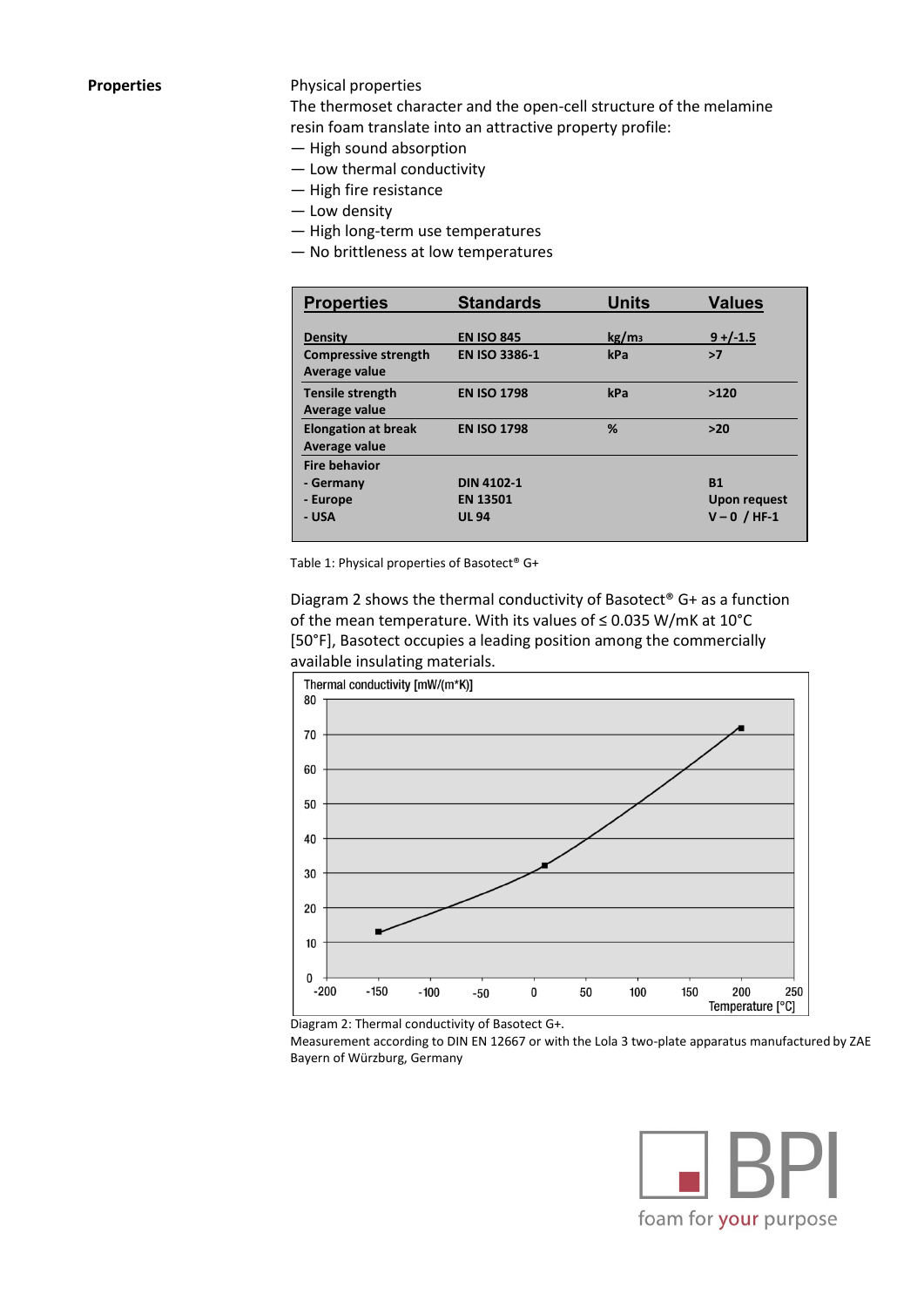The test results from the acoustic experiments in an impedance tube according to ISO 10534-2 and in a reverberation room according to DIN EN ISO 354 are shown in Diagrams 3 and 4. In the medium and high frequency ranges, Basotect® G+ exhibits an outstanding sound absorption behavior. At low frequencies, technical acoustic improvements can be achieved, for example, by means of additional heavy layers.







Diagram 4: Degree of sound absorption of Basotect G+ as a function of the thickness, according to DIN EN ISO 354 (reverberation room)

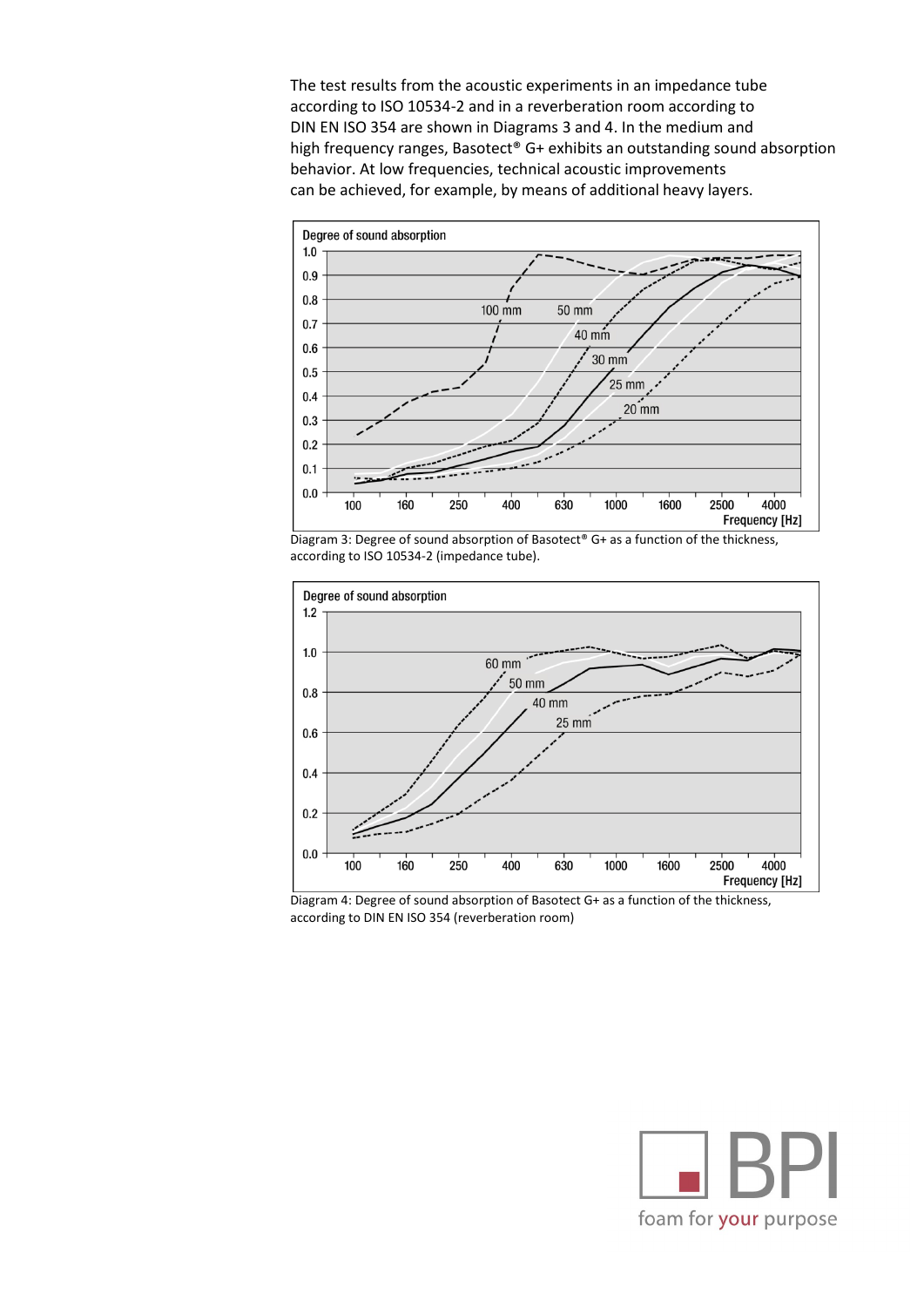**Chemical resistance** According to DIN EN ISO 175, Basotect<sup>®</sup> G+, as a thermoset material, is resistant to many media (Table 2). The compressive strength according to ISO 3386-1 (40% compression, 4th load cycle) and the change in sample geometry serve as evaluation criteria. The figures apply to a test temperature of 23°C [73.4°F].

| <b>Medium</b>                                         | <b>Evaluation</b>      |
|-------------------------------------------------------|------------------------|
| <b>Acids</b>                                          |                        |
| Formic acid 90%                                       |                        |
| Acetic acid 90%                                       | Ŧ                      |
| Lactic acid 10%                                       | Ŧ                      |
| Phosphoric acid 50%                                   | Ŧ                      |
| Nitric acid 10%<br>Hydrochloric acid 10%              |                        |
| Sulfuric acid 10%                                     |                        |
| Citric acid 10%                                       | $+$                    |
| <b>Other chemicals</b>                                |                        |
| Sodium hypochlorite                                   | +                      |
| Sodium chloride solution 3.6%                         | $\ddot{}$              |
| Water                                                 | $\ddot{}$              |
| Hydrogen peroxide 30%                                 | $\ddot{}$              |
| <b>Hydrocarbons</b>                                   |                        |
| Gasoline                                              | $\pmb{+}$              |
| <b>Diesel</b>                                         | $\pm$                  |
| Kerosene                                              | $+$                    |
| Lyes                                                  |                        |
| Ammonia water 25%                                     | ÷                      |
| Sodium carbonate 25%<br>sodium hydroxide solution 40% | +<br>$\ddot{}$         |
|                                                       |                        |
| <b>Esters</b>                                         |                        |
| <b>Butyl acetate</b>                                  | +                      |
| Ethyl acetate                                         | $\ddot{}$              |
| <b>Ketones</b>                                        |                        |
| Acetone                                               | $\ddot{}$              |
| <b>Other solvents</b>                                 |                        |
| <b>Glycol ether</b>                                   | $\ddot{}$              |
| <b>Alcohols</b>                                       |                        |
| <b>Butyl alcohol</b>                                  | +                      |
| Ethyl alcohol                                         | $\ddot{}$              |
| Glycol                                                | $\ddot{}$              |
| Glycerine                                             | $\ddot{}$<br>$\ddot{}$ |
| <b>Isopropyl alcohol</b><br>Methyl alcohol            | $\ddot{}$              |
|                                                       |                        |

Table 2: Chemical resistance of Basotect<sup>®</sup> G+